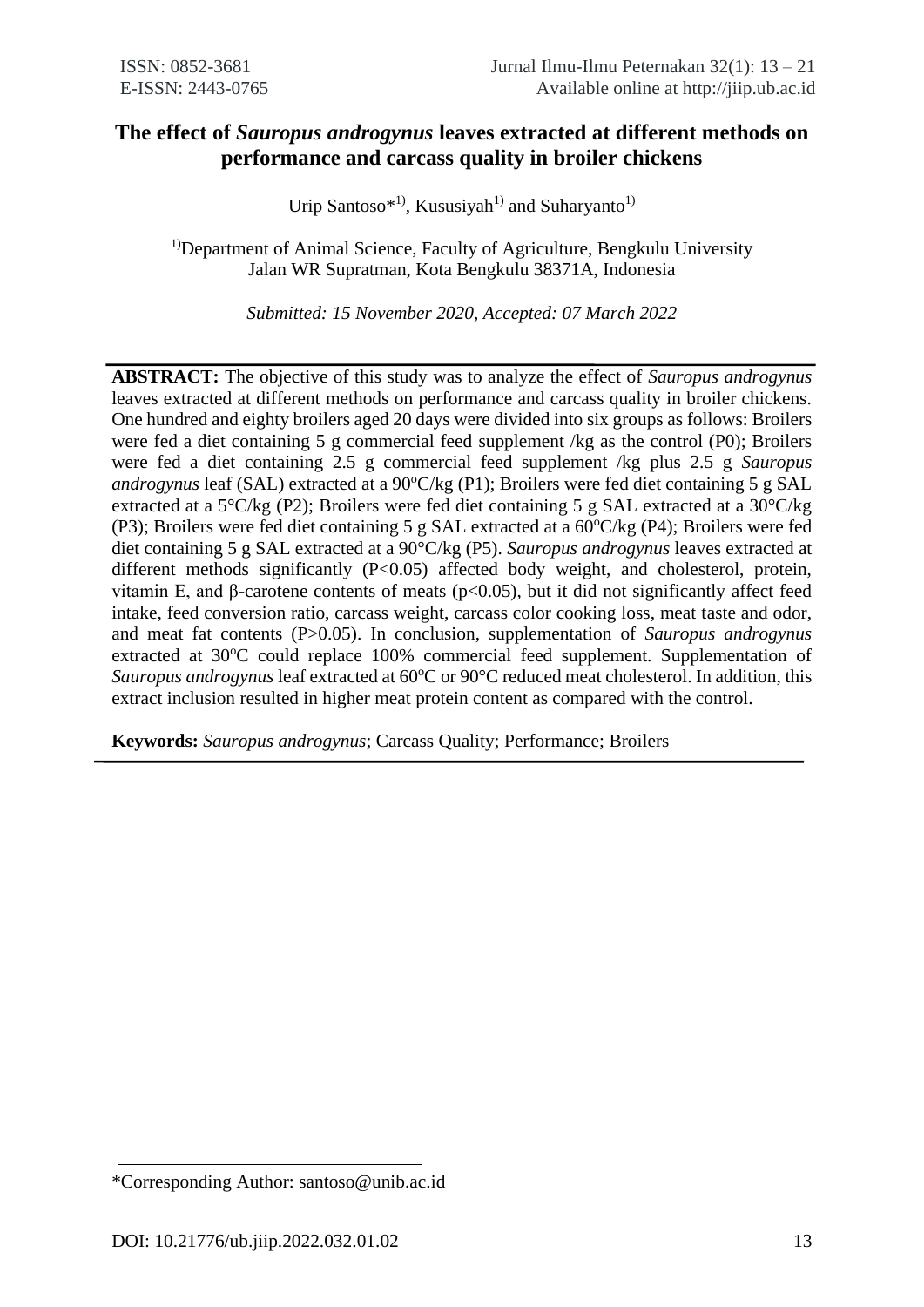## **INTRODUCTION**

Recently, the poultry industry has been faced with the problem to produce low cholesterol broiler meats, but rich in protein, β-carotene, and vitamins. Feed supplements that are sold commercially only contain several vitamins, micro minerals, and antioxidants, but no β-carotene, flavor enhancers, fishy odor, and cholesterollowering compounds. In general, commercial feed supplements, which are prepared from synthetic compounds such as antibiotics and other sybthetic compounds have been proven to have high side effects (Friedman, Temkin, and Carmeli, 2016) such as causing drug resistance (Mund *et al*., 2017). Thus, it is necessary in replacing the commercial feed supplement with a natural feed supplement which might have a more beneficial effect. This feed supplement should contain active compounds which provide a smaller side effect and has the potential to be used as a natural feed supplement for producing modified meats. The potential natural feed supplements include medicinal plants (Madhupriya *et al*., 2018). One of the herbs that meet the above criteria is *Sauropus androgynus* (Santoso, Fenita and Sulistyowati, 2017; Santoso, Fenita and Kususiyah, 2017).

*Sauropus androgynus* leaves are rich in vitamin C, vitamin E, β-carotene, flavonoids, phenolic compounds, and glutamic acid (Bose *et al.*, 2018; Samad *et al.*, 2014; Yunita, Rantam, and Yuwono, 2019). These compounds are well known to have anti-lipid and antioxidant (Bose *et al.*, 2018) and antimicrobial properties (Baba and Malik, 2015). Soeparno (2011) stated that glutamic acid and other amino acids play an important role in protein synthesis. Monomethyl succinate and cis-2-methyl cyclopentanol acetate could be converted into succinate and acetate in which these compounds play a role in the Krebs cycle to produce ATP larger. Phenyl malonate acid can be converted into malonyl-CoA, which plays a role in the metabolism of fatty acids (Santoso, 2018). Therefore, the *Sauropus androgynus* leaves may be able to modify the fatty acids, cholesterol, and protein of meats.

*Sauropus androgynus* leaf extract reduced the fat and cholesterol contents of broiler meats (Santoso, Fenita, and Kususiyah, 2017, but increased egg vitamin E (Santoso, Fenita, and Sulistyowati, 2017). These authors extracted *Sauropus androgynus* leaves using hot water (90<sup>o</sup>C). However, the hot water extraction will damage some active compounds in the *Sauropus androgynus* leaves. Mukhriani (2014) found that although the extraction with hot water (temperature 90°C) produces a high yield although some important compounds are damaged. Boiled food had lower levels of phenol (Aisyah, Rasdiansyah, and Muhaimin, 2014), vitamin C (Tincheva, 2019), total carotenoids, protein, crude fiber, essential amino acid, and ash contents (Danhassan, Salihu, Inuwa, 2018).

Based on the description above, it is assumed that extraction at a lower temperature will produce a higher yield of active compounds. Higher levels of active compounds will result in better carcass performance and quality. Therefore, the objective of the present study was to analyze the effect of *Sauropus androgynus* leaf extracted at different methods on performance and carcass quality in broiler chickens. It was hypothesized that extraction at lower water temperatures might result in better performance and carcass quality of broiler.

## **MATERIALS AND METHODS** *Sauropus androgynus* **leaves extraction**

Method 1. *Sauropus androgynus* leaf powder was extracted in cold water  $(5^{\circ}C)$  for 20 minutes and blended until it becomes juice. The juice obtained was then filtered. The filtrate obtained was dried at 50°C for 36 hours.

Method 2. *Sauropus androgynus* leaf powder was extracted in warm water  $(30^{\circ}C)$ for 20 minutes and then blended and filtered. The filtrate was then dried at 50°C for 36 hours.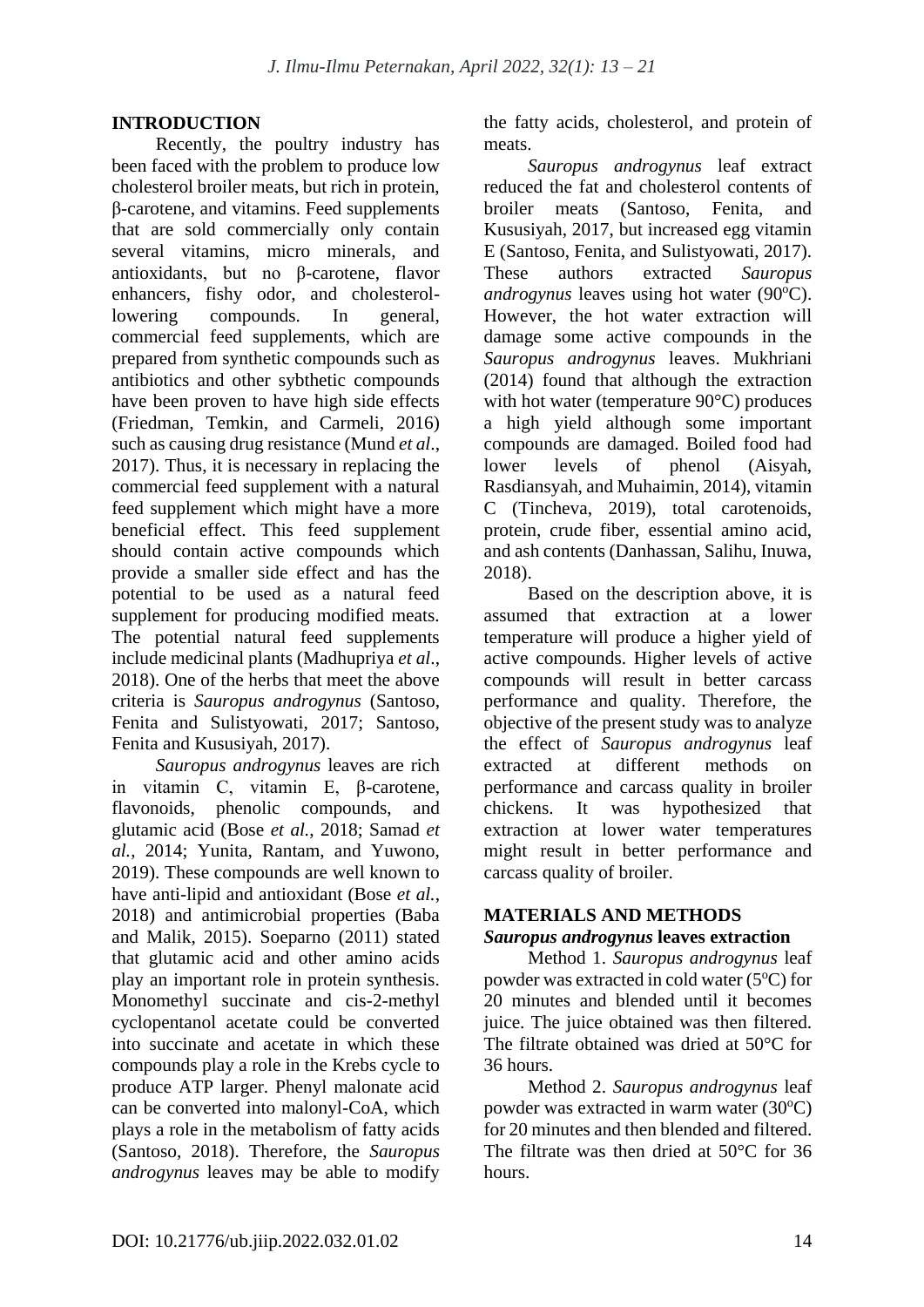Method 3. *Sauropus androgynus* leaf powder was extracted in hot water  $(60^{\circ}C)$ for 20 minutes and then filtered. The filtrate was then dried at 50°C for 36 hours.

Method 4. *Sauropus androgynus* leaf powder was extracted in hot water  $(90^{\circ}C)$ for 20 minutes and then filtered. The filtrate was then dried at 50°C for 36 hours.

# **The experimental treatments**

A completely randomized design was used in this investigation. One hundred and eighty broilers (strain Lohman) aged 20 days were grouped into 6 groups as follows:

- 1. Broilers were given a diet containing 5 g commercial feed supplement/kg diet (P0);
- 2. Broilers were given a diet containing 2.5 g commercial feed supplement /kg diet plus 2.5 g *Sauropus androgynus* leaves (SAL) extracted at  $90^{\circ}$ C/kg diet (P1);
- 3. Broilers were given a diet containing 5 g SAL extracted at  $5^{\circ}$ C/kg diet (P2);
- 4. Broilers were given a diet containing 5 g SAL extracted at 30°C/kg diet;
- 5. Broilers were given a diet containing 5 g SAL extracted at  $60^{\circ}$ C/kg diet, and;

6. Broilers were given a diet containing 5 g SAL extracted at 90°C/kg diet.

Each treatment consisted of 5 replicates of 6 broilers. The composition of the diet is presented in Table 1. The diet contained 19% crude protein and 3200 kcal ME/kg. Broilers were reared in cages up to the age of 42 days. Diets and drinking water were given *ad libitum*. Feed intake, feed conversion ratio, and body weight were measured weekly.

## **Sampling and laboratory analysis**

At 42 days of age, 4 female broilers for each treatment group were slaughtered, and the liver was removed. Thigh meats were collected for analysis of cholesterol, vitamin E, protein, and fat contents. The method of AOAC (2012) was used to measure the protein and fat contents of meats. Cholesterol content was determined by the method of Laila and Putra (2019). βcarotene and vitamin E were determined by the methods of Starek et al. (2015).

Meat-bone ratio was measured as follows. Carcass weight was measured by the following equation.

Carcass weight  $\left(\frac{9}{6}\right)$  = carcass weight/live bodyweight x 100%

Meat and bone of breast and leg were separated, and the meat and bone were then weighed. The ratio of meat and bone was calculated. Carcass color (breast skin color) was measured by comparing the color of the carcass to the yolk color fan. The color of the meat was assessed by comparing the

color of breast meat to the color standard of the ID-DLO scale of 1-5. Breast meat  $(10 g)$ was cooked in a sealed plastic bag at  $80^{\circ}$ C for 20 minutes. The cooled meat was then weighted. The cooking loss (CL) was calculated using the following equation.

 $CL$  (%) = (the breast weight before cooking – the breast weight after cooking) x 100% The breast weight before cooking

Ten trained sensory panelists were asked to evaluate the odor and taste of meat. The odor of meat was assessed based on the value of 1 (very fishy) to the value of 5 (not fishy). For the taste test, trained panelists previously tasted the breast meat broth obtained by boiling the meat at various concentrations. After the panelists could distinguish the taste of meat, they were then asked to taste and judge the taste of the meat from a value of 1 (not tasty) to a value of 5 (very good). Meats were boiled at 80°C for 20 minutes, cooled, and then tested.

# **Data analysis**

All data were analyzed by ANOVA and then were tested using Duncan's Multiple Range Test when significant results were obtained.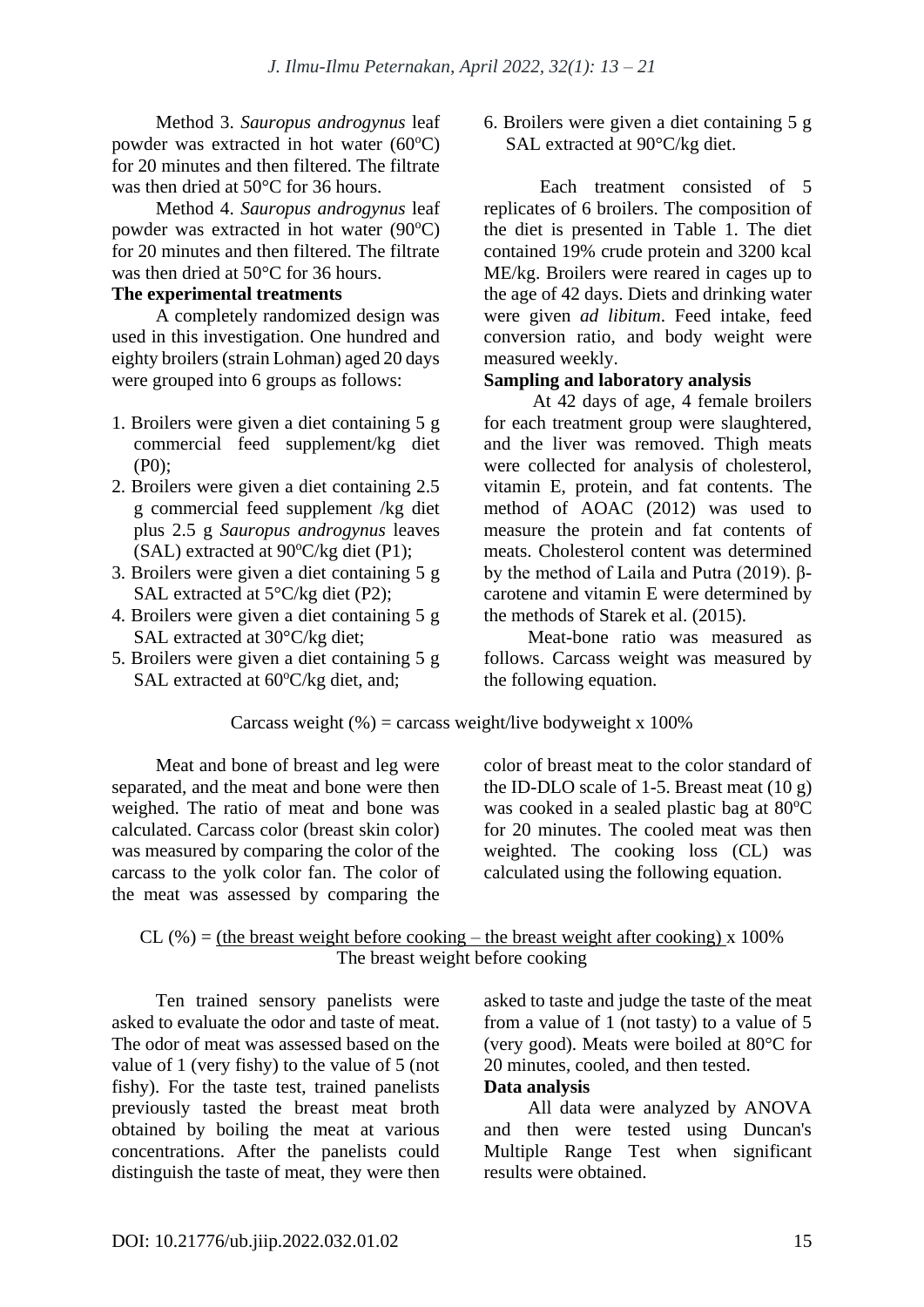## **RESULT AND DISCUSSION Broiler Performance**

Table 2 shows the effect of different extraction methods of *Sauropus androgynus* leaves (SAL) on the performances of broiler chickens. Results of the analysis of variance showed that the SAL extract significantly affected (P<0.05) body weight, but did not significantly influence feed intake and feed conversion ratio. DMRT test showed that broilers in P0 (the control) were significantly  $(P<0.05)$  heavier than P2, P4, and P5, but not significantly different from P1 and P3.

| Feedstuff $(\% )$          | P <sub>0</sub> | P <sub>1</sub> | P <sub>2</sub> | P <sub>3</sub> | <b>P4</b> | P <sub>5</sub> |
|----------------------------|----------------|----------------|----------------|----------------|-----------|----------------|
| Yellow corn                | 55.6           | 55.6           | 55.6           | 55.6           | 55.6      | 55.6           |
| Palm oil                   | 6.53           | 6.53           | 6.53           | 6.53           | 6.53      | 6.53           |
| Soybean meal               | 29.6           | 29.6           | 29.6           | 29.6           | 29.6      | 29.6           |
| Fish meal                  | 4.7            | 4.7            | 4.7            | 4.7            | 4.7       | 4.7            |
| Calcium carbonate          | 1.32           | 1.32           | 1.32           | 1.32           | 1.32      | 1.32           |
| Mineral mixture            | 1.35           | 1.35           | 1.35           | 1.35           | 1.35      | 1.35           |
| Salt                       | 0.4            | 0.4            | 0.4            | 0.4            | 0.4       | 0.4            |
| Commercial feed supplement | 0.5            | 0.25           | $\Omega$       | $\Omega$       | $\Omega$  | $\Omega$       |
| SAL                        | $\theta$       | 0.25           | 0.5            | 0.5            | 0.5       | 0.5            |
| Calculated composition     |                |                |                |                |           |                |
| Protein, %                 | 20.6           | 20.7           | 20.8           | 20.8           | 20.8      | 20.8           |
| ME, kcal/kg                | 3,260          | 3,265          | 3,270          | 3,270          | 3,270     | 3,270          |

SAL= *Sauropus androgynus* leaves; P0= Broilers were fed diet supplemented to commercial feed supplement; P1= Broilers were fed diet supplemented to 0.25% commercial feed supplement and  $0.25\%$  SAL extracted at 90 $^{\circ}$ C; P2= Broilers were fed diet supplemented to 0.5% SAL extracted at 5°C; P3= Broilers were fed diet supplemented to 0.5% SAL extracted at 30 $^{\circ}$ C; P4= Broilers were fed diet supplemented to 0.5% SAL extracted at 60 $^{\circ}$ C; P5= Broilers were fed diet supplemented to 0.5% SAL extracted at 90°C.

|                                 |  |  |  | <b>Table 2.</b> The effect of different extraction methods of <i>Sauropus androgynus</i> leaves on the |  |  |
|---------------------------------|--|--|--|--------------------------------------------------------------------------------------------------------|--|--|
| performance of broiler chickens |  |  |  |                                                                                                        |  |  |

| Variables              | PO.   |                                                    | P <sub>2</sub> | P3.                             | P4   |              | -SD |
|------------------------|-------|----------------------------------------------------|----------------|---------------------------------|------|--------------|-----|
| Bodyweight (g/bird)    |       | 2,417 b 2,336 ab 2,291a 2,345ab 2,255a 2,279a 58.3 |                |                                 |      |              |     |
| Feed intake $(g/bird)$ | 3,158 | 3,108                                              | 3,083          | $3,097$ $3,117$ $3,075$ ns 29.7 |      |              |     |
| <b>FCR</b>             | 2.18  | 2.26                                               | 2.34           | 2.26                            | 2.41 | 2.35 ns 0.08 |     |

P0= Broilers were fed diet supplemented to commercial feed supplement; P1= Broilers were fed diet supplemented to 0.25% commercial feed supplement and 0.25% *Sauropus androgynus*  leaves (SAL) extracted at  $90^{\circ}$ C; P2= Broilers were fed diet supplemented to 0.5% SAL extracted at  $5^{\circ}$ C; P3= Broilers were fed diet supplemented to 0.5% SAL extracted at 30 $^{\circ}$ C; P4= Broilers were fed diet supplemented to  $0.5\%$  SAL extracted at  $60^{\circ}$ C; P5= Broilers were fed diet supplemented to  $0.5\%$  SAL extracted at 90 $^{\circ}$ C.

This means that the inclusion of 50% SAL extracted at 90°C plus 50% commercial feed supplement (P1) or SAL extracted at  $30^{\circ}$ C (P3) could replace a commercial feed supplement. Thus, *Sauropus androgynus* leaves extracted at  $90^{\circ}$ C could only be given to the broiler as much as 2.5 g to produce a bodyweight that is relatively the same as the control. Based on body weight data, it could be concluded that the *Sauropus androgynus*  leaves should be extracted at  $30^{\circ}$ C. The extraction of the leaves at  $5^{\circ}$ C,  $60^{\circ}$ C, or  $90^{\circ}$ C might impair active compounds and/or inappropriate conditions to extract the leaves resulting in lower body weight. Mukhriani (2014) found that although the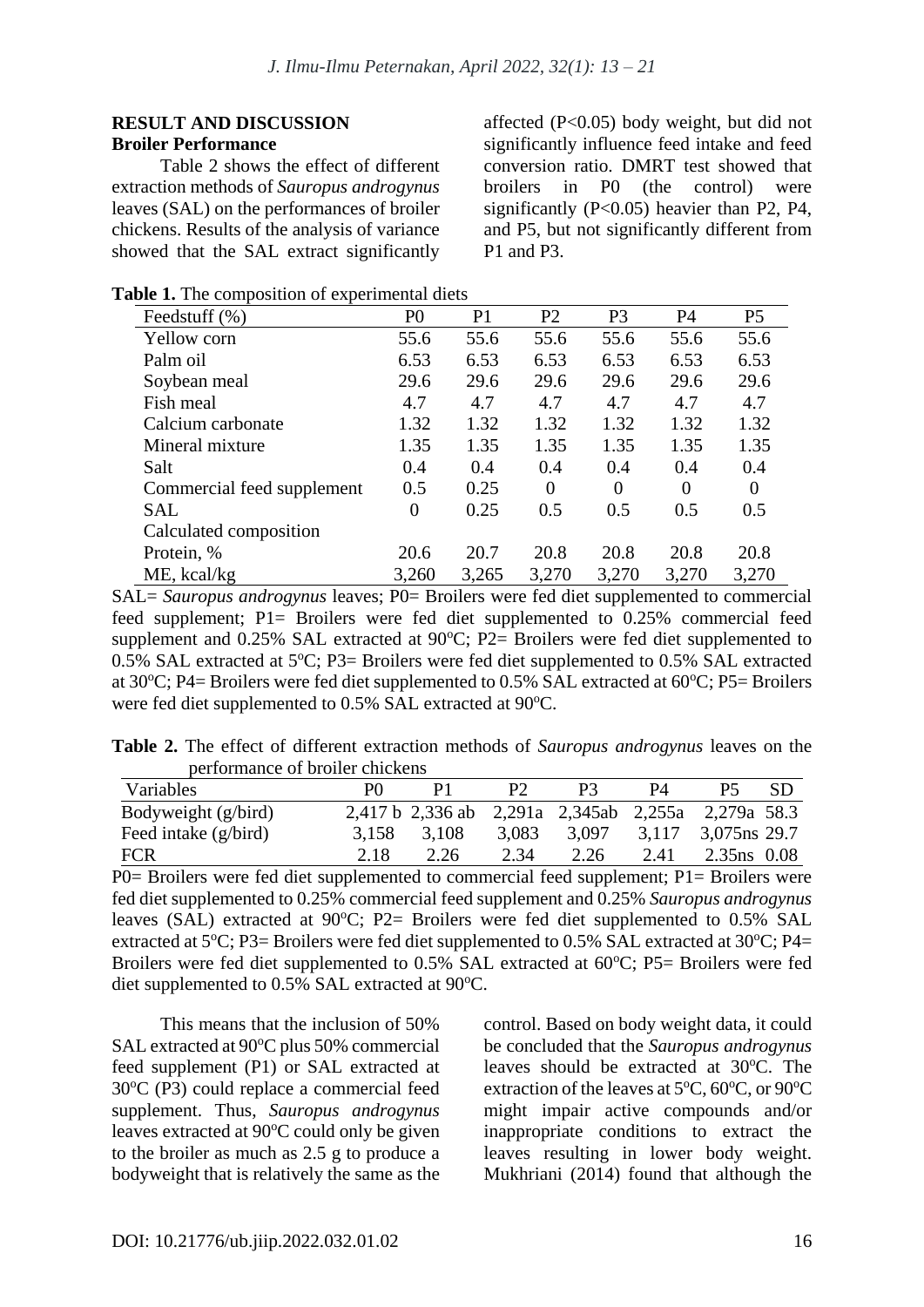extraction with hot water produces a high yield, however, some important compounds were damaged. Hot water extraction is not suitable for heat-sensitive compounds, and the method might be better for essential oil extraction (Azmin *et al.*, 2016).

#### **Carcass Quality**

The effect of different extraction methods of *Sauropus androgynus* leaves (SAL) on carcass and meat quality is presented in Table 3. The results showed that the SAL extract did not significantly affect (P>0.05) carcass percentage, carcass color, meat taste and meat color, but significantly affected (P<0.05) meat odor, and cooking loss. The meat odor of P0 and P1 had a lower score than P2, P3, P4, and P5, whereas the cooking loss of P5 was lower than P0, P1, P3, and P4.

The present study agrees with the observation of Santoso, Kususiyah, and Suharyanto (2015) who found that the supplementation of *Sauropus androgynus* leaves extract did not improve relative carcass weight. Percentage carcass in broilers included in the normal category, which ranges from 60 to 70%.

**Table 3.** The effect of different extraction methods of *Sauropus androgynus* leaves on broiler carcass and meat quality

| Variable              | PO. | P1 | P <sub>2</sub> P <sub>3</sub> P <sub>4</sub> P <sub>5</sub> |  |                                               | -SD |
|-----------------------|-----|----|-------------------------------------------------------------|--|-----------------------------------------------|-----|
| Carcass weight $(\%)$ |     |    |                                                             |  | 66.6 65.2 66.6 64.5 63.5 66.7 ns 1.33         |     |
| Carcass color         |     |    |                                                             |  | $1.5$ $1.2$ $1.6$ $1.5$ $1.7$ $1.5$ ns $0.17$ |     |
| Meat taste            |     |    |                                                             |  | 3.1 2.7 2.7 2.8 2.7 2.9 ns 0.16               |     |
| Meat odor             |     |    |                                                             |  | 3.4a 3.6a 3.7b 3.7b 3.8b 3.8b* 0.15           |     |
| Cooking loss $(\%)$   |     |    |                                                             |  | 17b 17b 15ab 18b 17b 13a* 1.83                |     |
| Meat color            | 20  |    |                                                             |  | 2.3 1.5 2.5 2.0 2.3 ns 0.35                   |     |

P0= Broilers were fed diet supplemented to commercial feed supplement; P1= Broilers were fed diet supplemented to 0.25% commercial feed supplement and 0.25% *Sauropus androgynus*  leaves (SAL) extracted at  $90^{\circ}$ C; P2= Broilers were fed diet supplemented to 0.5% SAL extracted at  $5^{\circ}$ C; P3= Broilers were fed diet supplemented to 0.5% SAL extracted at 30 $^{\circ}$ C; P4= Broilers were fed diet supplemented to  $0.5\%$  SAL extracted at  $60^{\circ}$ C; P5= Broilers were fed diet supplemented to  $0.5\%$  SAL extracted at  $90\degree$ C.

Carcass color is produced from pigments, among others, β-carotene. The unchanged carcass color was in line with the unchanged β-carotene content of meat in this study. *Sauropus androgynus* leaves contain β-carotene as much as 3642.60 µg/g leaves (Santoso, Fenita, and Kususiyah, 2017). It is suspected that the extraction with water is less able to extract the pigment. This pigment is insoluble in water but soluble in fat solvents.

The iron content of *Sauropus androgynus* leaves was 8.17 mg/g (Santoso, Fenita, and Kususiyah, 2017). The iron is needed for myoglobin synthesis, a pigment for meat color. However, the present study showed meat color was unchanged by SAL extract inclusion. Myoglobin is a type of protein. In this study, meat protein was increased by *Sauropus androgynus* leaves extract supplementation (see Table 4), however, the meat color did not improve. From this phenomenon, it could be assumed that the increased protein in meat is a protein other than myoglobin.

Meat odor score was lower in P0 and P1 which means that they had more odor than other treatments. The lower fishy odor is thought to be caused by lowering the oxidation of unsaturated fatty acids in the meat. *Sauropus androgynus* leaves are rich in antioxidant compounds such as flavonoids, tannin, phenols, vitamin C, and vitamin E. These leaves contain vitamin C of 314.5 mg/100 g fresh leaves and vitamin E of 17.8 mg/100 g (Platel and Srinivasan, 2017). Petrus (2013) reviewed that *Sauropus anrogynus* leaves contained 785 mg flavonoids/100 g, tannin 88.68 mg/100 g, vitamin C247 IU, total carotenoids 5.15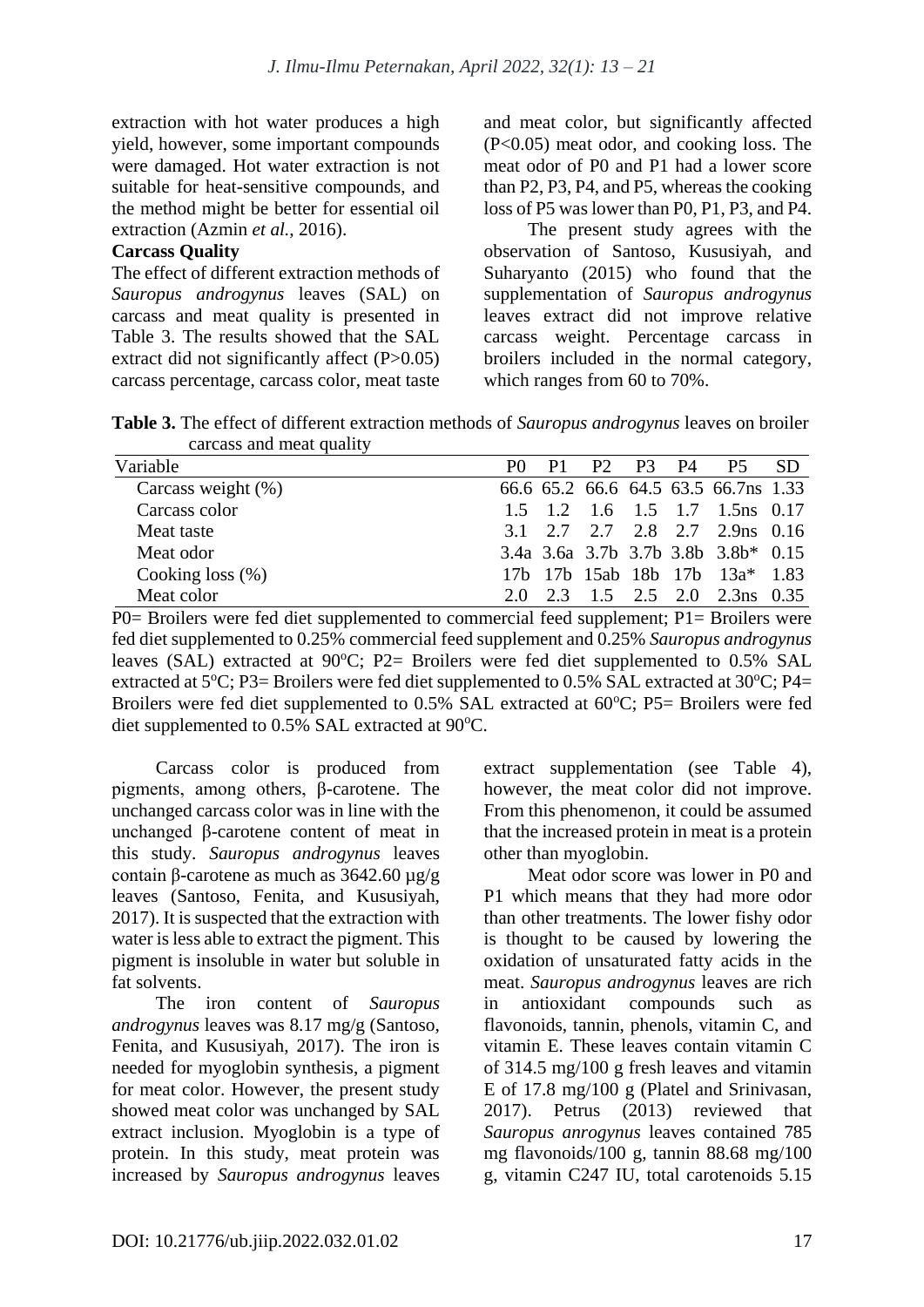mg/100 fresh leaves, and vitamin E 0.43 IU. The present study shows that extraction using water with various temperatures resulted in a similar odor of meats. Thus, it is suspected that *Sauropus androgynus* leaves extraction at various water temperatures has less effect on the levels of compounds that act as antioxidants.

No change in meat taste in SAL extract groups in the present study might be related to similar content of meat glutamic acid among the treatment groups. Active compounds of broiler meats are glutamic acid, K<sup>+</sup> , and IMP. The glutamic acid contents of broiler meats in the present study for P0, P1, P2, P3, P4 and P5 were 1,2%, 1,3%, 1,2%, 1,2%, 1,6% and 1,5%, respectively. This result showed that meat glutamic acid contents were relatively similar among the treatment groups. This could partly explain the unchanged meat taste when broiler chickens were given a diet supplemented with SAL extract.

*Sauropus androgynus* leaves extracted at  $90^{\circ}$ C (P5) produced a lower cooking loss. One factor influencing cooking loss is protein. However, the present study showed that all *Sauropus androgynus* leaves extract treatment groups had comparable protein content. Meat fat content in the P5 treatment tends to be lower. Meat with low-fat content has a low cooking loss (Keklik, Bozkurt, and Tekin, 2018). In addition, it is suspected that P5 contains more myofibrillar protein (actin and myosin) which has a higher waterbinding ability. These proteins are the major proteins responsible for binding hydration water and immobilizing free water (Maurer and Oostenbrink, 2019). The myofibrils could hold water because of the threedimensional network of the filaments. The lower cooking loss of meat indicates that the meat protein is undamaged. Protein deterioration may be caused by lipid oxidation. Lipid oxidation products such as aldehydes can easily react with proteins and cause damage to meat proteins (Bhattacharya, Kandupon and Vishnurej, 2016; Guyon, Meynier and Lamballerie, 2019).

# **Meat Composition**

Table 4 presents the effect of different extraction methods of *Sauropus androgynus* leaves (SAL) on meat composition. The experimental results showed that the treatments did not affect the contents of fat in broiler meat  $(P<0.05)$ , but they affected the meat contents of cholesterol, protein, βcarotene, and vitamin E. The content of cholesterol in P4 and P5 was significantly lower (P<0.05) than that of P0, P1, and P2, whereas the content of β-carotene in P2 was significantly lower than that of P0, P3, P4, and P5.

The meat protein contents were significantly higher in SAL extract treatment groups as compared with the control (P0). The vitamin E contents of P2 and P5 were significantly higher than that of the P0 (control).

**Table 4.** The effect of different extraction methods of *Sauropus androgynus* leaves on the nutritional composition of meat

| Variable                          | P0              | P1             | P2                 | P3                  | P4                | Р5                | SD    |
|-----------------------------------|-----------------|----------------|--------------------|---------------------|-------------------|-------------------|-------|
| Protein $(\% )$                   | $17.35^{\rm a}$ | $18.31^{b}$    | 18.39 <sup>b</sup> | $18.77^{b}$         | $19.09^{bc}$      | $18.42^{b*}$      | 0.61  |
| Fat $(\% )$                       | 26.00           | 25.24          | 25.05              | 24.94               | 24.40             | $23.95^{ns}$      | 0.69  |
| Cholesterol $(mg\%)$              | $1.12^{b}$      | $1.05^{\rm b}$ | 0.98 <sup>b</sup>  | $0.95^{ab}$         | 0.92 <sup>a</sup> | 0.87 <sup>a</sup> | 0.08  |
| $\beta$ -carotene ( $\mu$ g/100g) | $295.67^b$      | $248.17^{ab}$  | $185.12^a$         | 261.72 <sup>b</sup> | $268.96^b$        | $287.08^{b}$      | 39.51 |
| Vit. E $(mg/100 g)$               | $0.23^{\rm a}$  | $0.25^{ab}$    | 0.27 <sup>b</sup>  | $0.25^{ab}$         | 0.22 <sup>a</sup> | $0.27^{b*}$       | 0.02  |

P0= Broilers were fed diet supplemented to commercial feed supplement; P1= Broilers were fed diet supplemented to 0.25% commercial feed supplement and 0.25% *Sauropus androgynus*  leaves (SAL) extracted at  $90^{\circ}$ C; P2= Broilers were fed diet supplemented to 0.5% SAL extracted at 5°C; P3= Broilers were fed diet supplemented to 0.5% SAL extracted at 30°C; P4= Broilers were fed diet supplemented to  $0.5\%$  SAL extracted at  $60^{\circ}$ C; P5= Broilers were fed diet supplemented to  $0.5\%$  SAL extracted at 90 $^{\circ}$ C.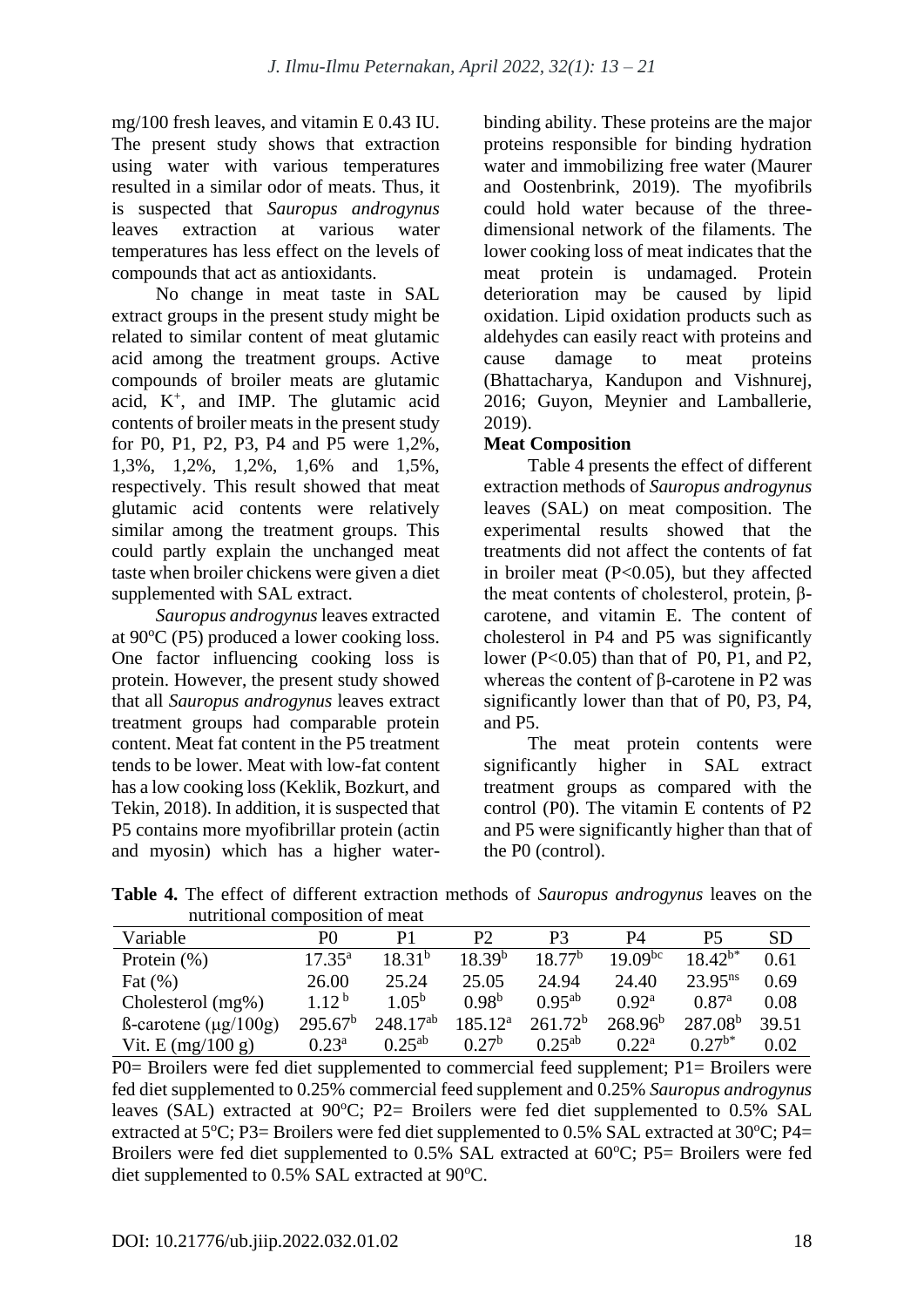The extraction of *Sauropus androgynus* leaf at  $60^{\circ}$ C or  $90^{\circ}$ C may be a good condition to extract active components relate to anticholesterolemic properties as indicated by the lower cholesterol content of broiler meats in P4 and P5. Santoso, Fenita, and Kususiyah (2017) reported that the inclusion of fermented *Sauropus androgynus* leaves extracts at 4.5 g/kg reduced meat fat and cholesterol contents.

Meat protein was higher in broilers given SAL extract. *Sauropus androgynus* leaves contain high protein, namely 25.46% (Santoso, Fenita, and Kususiyah, 2017). The protein contribution from the leaves is thought not to be sufficient to increase meat protein. Another factor that may contribute is the increase in protein synthesis by the leaves addition. *Sauropus androgynus* leaves contain glutamic acid. Glutamic acid and other amino acids play a role in protein synthesis either as a substrate or as a modulator (Liu *et al.*, 2002). Santoso, Fenita, and Kususiyah (2017) found that fermented leaves extract increased broiler meat protein. The present study shows that different methods of extraction resulted in similar meat protein content.

The extraction of *Sauropus androgynus* leaf at cold conditions  $(5^{\circ}C)$ may produce the extract with a low βcarotene as indicated by the lower βcarotene content of broiler meats as compared with the control. Other SALE groups had similar meat β-carotene content to the control. This study disagrees with the observation of Santoso, Fenita, and Kususiyah (2017) who found that 4.5 g fermented SALE/kg inclusion increased the β-carotene content of meats. Fermentation of *Sauropus androgynus* leaves might increase the availability of β-carotene for broilers, thus causing an increase in meat βcarotene contents in Santoso, Fenita, and Kususiyah (2017) study.

Samad *et al.* (2014) reported that *Sauropus androgynus* leaves are rich in vitamin E. The vitamin E content of *Sauropus androgynus* leaves is 0.43 IU per

100 g (Petrus, 2013). This may contribute to the higher meat vitamin E in P2 and P5. Thus, the extraction of *Sauropus androgunus* leaves with water at 5<sup>o</sup>C or 90°C might extract more vitamin E.

# **CONCLUSIONS**

In conclusion, supplementation of Sauropus androgynus extracted at 30°C could replace 100% commercial feed supplement. Supplementation of *Sauropus androgynus* leaf extracted at  $60^{\circ}$ C or  $90^{\circ}$ C reduced meat cholesterol. In addition, this extract inclusion increased meat protein content.

# **ACKNOWLEDGMENTS**

The authors are grateful to the Institute for Research and Community Service Bengkulu University for its administrative service and the Laboratory of Animal Science, Faculty of Agriculture, Bengkulu University for analysis service and other facilities.

## **CONFLICT OF INTEREST**

We declare there is no conflict of interest.

## **REFERENCES**

- Aisyah, Y., Rasdiansyah, R., & Muhaimin, M. (2014). Pengaruh Pemanasan terhadap aktivitas antioksidan pada beberapa jenis sayuran. *Jurnal Teknologi Dan Industri Pertanian Indonesia*, *6*(2), 28–32. https://doi. org/10.17969/JTIPI.V6I2.2063
- AOAC. (2019). *Official Methods of Analysis* (19th ed.). Association of Official Analytical Chemists.
- Azmin, S. N. H. M., Manan, Z. A., Alwi, S. R. W., Chua, L. S., Mustaffa, A. A., & Yunus, N. A. (2016). Herbal processing and extraction technologies. *Separation & Purification Reviews*, *45*(4), 305– 320. https://doi.org/10.1080/15422119. 2016.1145395
- Baba, S. A., & Malik, S. A. (2015). Determination of total phenolic and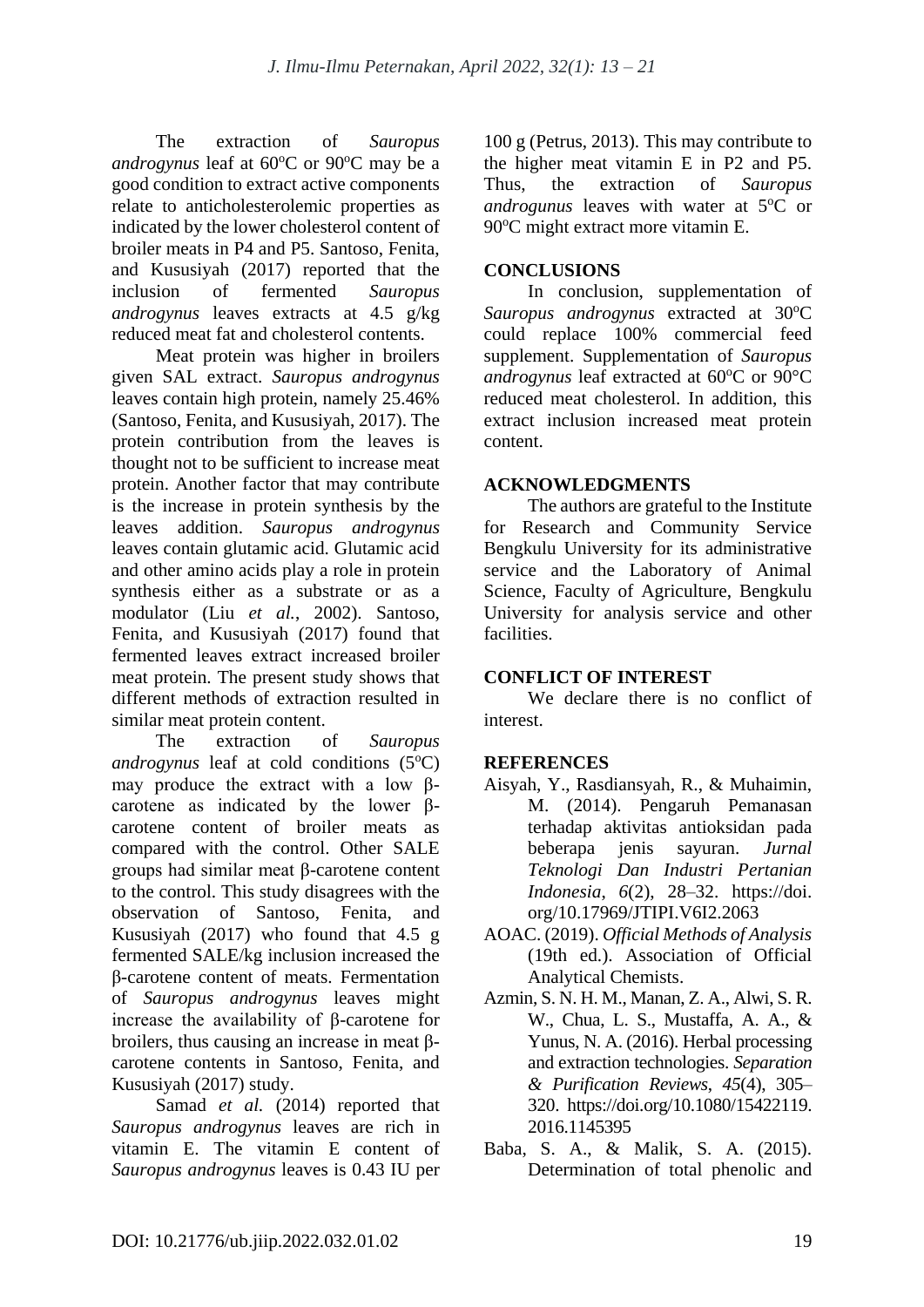flavonoid content, antimicrobial and antioxidant activity of a root extract of Arisaema jacquemontii Blume. *Journal of Taibah University for Science*, *9*(4), 449–454. https://doi. org/10.1016/j.jtusci.2014.11.001

- Bhattacharya, D., Kandeepan, G., & Vishnuraj, M. (2016). Protein oxidation in meat and meat products-A review. *Journal of Meat Science and Technology*, *4*(2), 44–52.
- Bose, R., Kumar, M. S., Manivel, A., & Mohan, S. C. (2018). Chemical constituents of sauropus androgynus and evaluation of its antioxidant activity. *Research Journal of Phytochemistry*, *12*(1), 7–13. https:// doi.org/10.3923/rjphyto.2018.7.13
- Danhassan, M. S., Salihu, A., & Inuwa, H. M. (2018). Effect of boiling on protein, mineral, dietary fibre and antinutrient compositions of Nymphaea lotus (Linn) seeds. *Journal of Food Composition and Analysis*, *67*, 184–190. https://doi.org/10.1016/ j.jfca.2017.12.024
- Friedman, N. D., Temkin, E., & Carmeli, Y. (2016). The negative impact of antibiotic resistance. *Clinical Microbiology and Infection*, *22*(5), 416–422. https://doi.org/10.1016/j.cm i.2015.12.002
- Guyon, C., Meynier, A., & de Lamballerie, M. (2016). Protein and lipid oxidation in meat: A review with emphasis on high-pressure treatments. *Trends in Food Science & Technology*, *50*, 131– 143. https://doi.org/10.1016/j.tifs.20 16.01.026
- Keklik, N. M., Bozkurt, H., & Tekin, A. R. (2018). Effect of different cooking procedures on cholesterol and fat contents of selected meat products. *Food Science and Technology*, *38*(4), 683–690. https://doi.org/10.1590/fst.1 3117
- Laila, U., & Putra, T. J. (2019). The influence inter-day colorimetric method in quantification of chicken meat's total cholesterol with lipid

extraction -saponification pretreatment. *IOP Conference Series: Materials Science and Engineering*, *633*(1), 012048. https://doi.org/10. 1088/1757-899X/633/1/012048

- Liu, Z., Jahn, L. A., Wei, L., Long, W., & Barrett, E. J. (2002). Amino acids stimulate translation initiation and protein synthesis through an aktindependent pathway in human skeletal muscle. *The Journal of Clinical Endocrinology & Metabolism*, *87*(12), 5553–5558. https://doi.org/ 10.1210/jc.2002-020424
- Madhupriya, V., Shamsudeen, P., Manohar, G. R., Senthilkumar, S., Soundarapandiyan, V., & Moorthy, M. (2018). Phyto feed additives in poultry nutrition – A review. *International Journal of Science, Environment and Technology*, *7*(3), 815–822.
- Maurer, M., & Oostenbrink, C. (2019). Water in protein hydration and ligand recognition. *Journal of Molecular Recognition*, 32(12),. https://doi.org/ 10.1002/jmr.2810
- Mukhriani. (2016). Ekstraksi, pemisahan senyawa, dan identifikasi senyawa aktif. *Jurnal Kesehatan*, *7*(2), 361– 367.
- Mund, M. D., Khan, U. H., Tahir, U., Mustafa, B.-E.-, & Fayyaz, A. (2017). Antimicrobial drug residues in poultry products and implications on public health: A review. *International Journal of Food Properties*, *20*(7), 1433–1446. https://doi.org/10.1080/ 10942912.2016.1212874
- Petrus, A. J. A. (2013). Sauropus androgynus (L.) Merrill-a potentially nutritive functional leafy-vegetable. *Asian Journal of Chemistry*, *25*(17), 9425–9433. https://doi.org/10.14233/ ajchem.2013.15405
- Platel, K., & Srinivasan, K. (2017). Nutritional profile of chekurmanis (*sauropus androgynus*), a less explored green leafy vegetable. *The Indian Journal of Nutrition and*